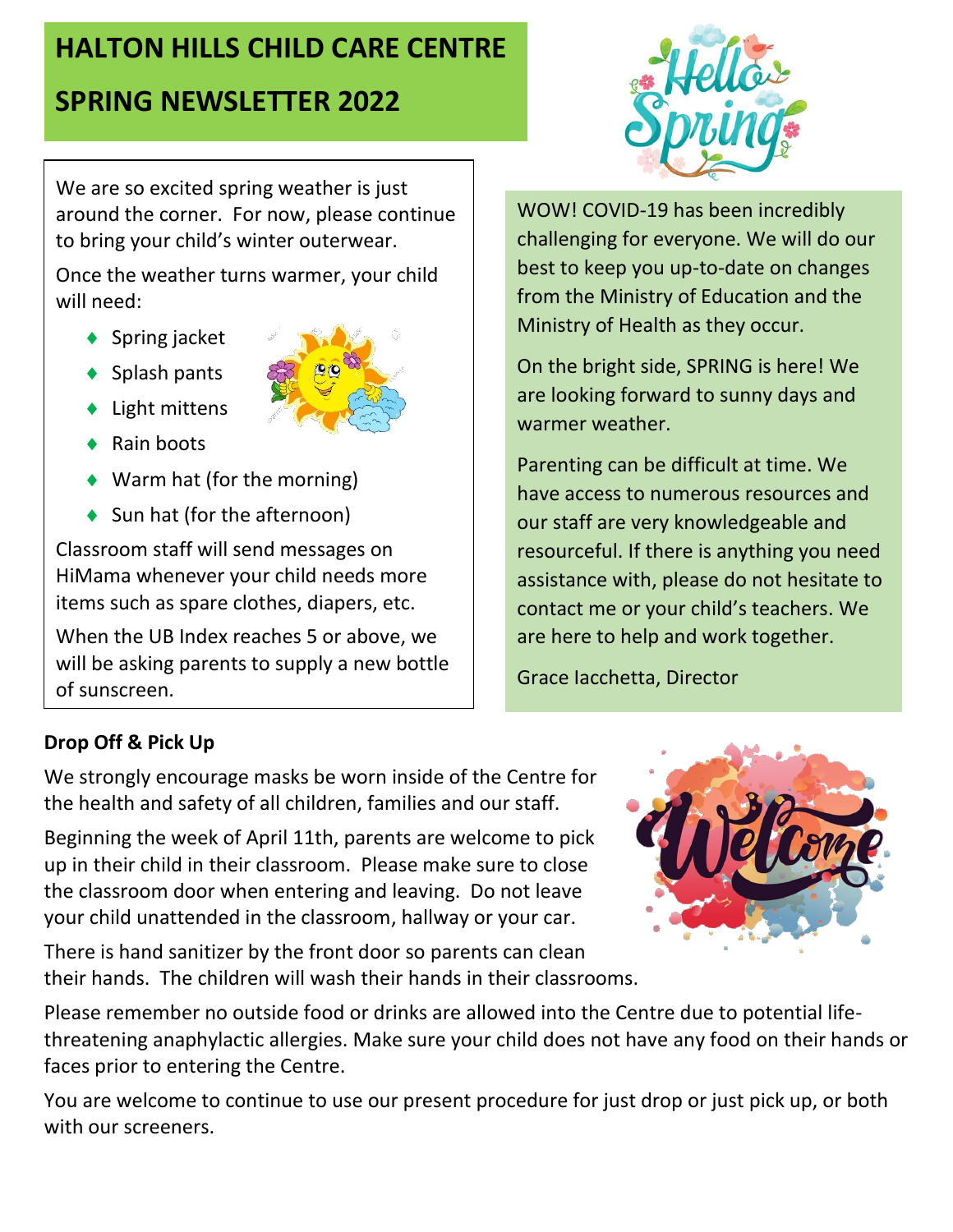#### **Illness and COVID-19**

We will continue to adhere the Ministry of Education/Health guidelines as it pertains to COVID-19. Please use the link below to screening your child prior to arriving at the Centre.

#### <https://covid-19.ontario.ca/school-screening/>

While COVID-19 still poses a risk of illness, is not the only reason your child may become ill. It is extremely important that children do not attend daycare when they are ill. This reduces the chance of spreading illness in their classrooms.

If your child becomes unwell while at the Centre, we will contact you for pick-up. We would like to advise parents to consult with their family doctor for guidance in regard to illness. If your child is prescribed medication, your child may return once he/she has taken the medication for one full day and is feeling better.

The Centre must follow the requirements and protocols on illness set out by the Halton Region Public Health and the Centre's Illness Policy.

Our objective is to provide a safe and healthy environment for all the children, families, and staff.

Welcome all our new friends in Toddler Yellow classroom. After long and cold Winter months we are looking forward to enjoying nice Spring weather and have lots of fun outside at our beautiful playground. . We will explore outdoor and indoor sensory activities like water play, sand play, bubbles, gardening (planting Spring flowers and veggies).

Bri & Maggie Toddler-Yellow Team



#### **No Outside Foods or Drinks**

The Toddler-Red welcomes Marci to our team. She brings many years of experience with her.

**No Outside** There are going to be so many new and **Foods or Drinks** exciting opportunities for learning. So We are happy to be welcoming spring. stay tuned… and check out our April calendar.

Marci & Michele Toddler-Red Team





Our Big Box Cards was a great success, raising \$2,332.00. **WOW!**

We would like to thank everyone for their support!



Funds raised with be used for new playground equipment.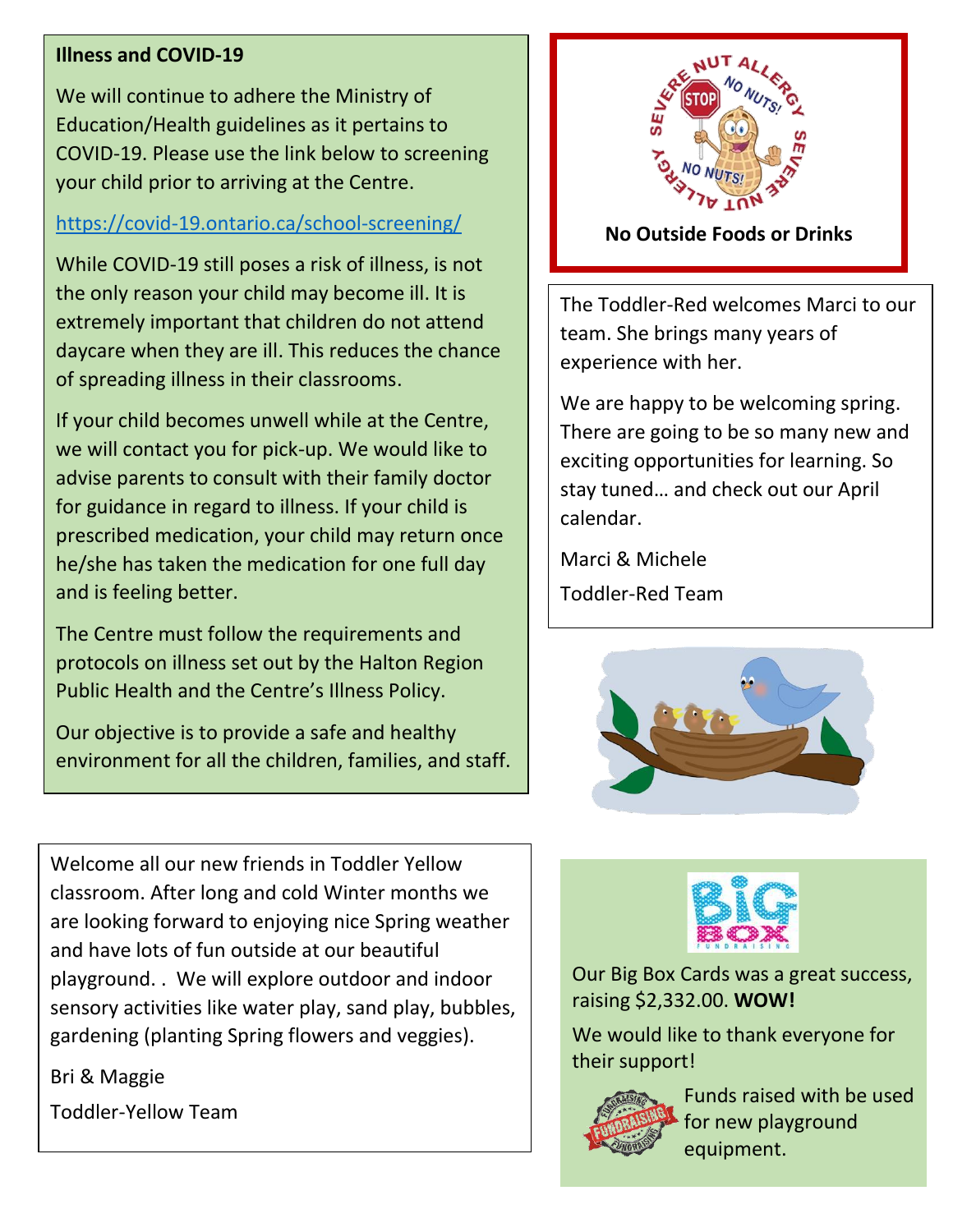

- ➢ **The first day of Spring is March 20th .**
- ➢ **April 1st is April Fools' Day.**
- ➢ **The Centre will be closed on April 15th for Good Friday.**
- ➢ **Happy Easter on April 17th .**
- ➢ **Earth Day is April 22nd .**
- ➢ **Happy Mother's Day on May 8th .**
- ➢ **The Centre will be closed on May 23rd for Victoria Day.**
- ➢ **Happy Father's Day on June 19th .**



We would like to welcome spring and can't wait to enjoy the weather. We would like to welcome Bess (our new teacher) and our new friends and families to the preschool room.

The children were learning about different shapes and are interested in fire trucks at the moment.

We are still working on the children's independence skills such as putting on their snow pants and their shoes.

We have lots of exciting and fun activities for the spring.

Bess, Kamella & Louise

Preschool Team

We are so excited for springtime in T-Blue! This spring we will be doing a lot of science experiments, fun crafts, growing different items from seeds and talking about the earth and how we can do our part to take care of the planet! We cannot wait to start exploring our neighbourhood while looking out for signs of spring. We ask that you also look out for signs of spring while you and your children are out in your neighbourhood. Please send us pictures so we may post them on our spring wall!

We will also be working on our selfregulation skills as well as encouraging the children to become more independent by dressing themselves, cleaning up after play and using their utensils while eating.

Ally and Annie Toddler-Blue Team

## **Staff Spring Milestones – Years of Service**



**Bri – 3 years**

**Kim – 4 years**

**Laurie – 16 years**

**Vanessa – 4 years**



Classroom activities are posted on our Facebook Page. Have a peek to see what's happening around the Centre.